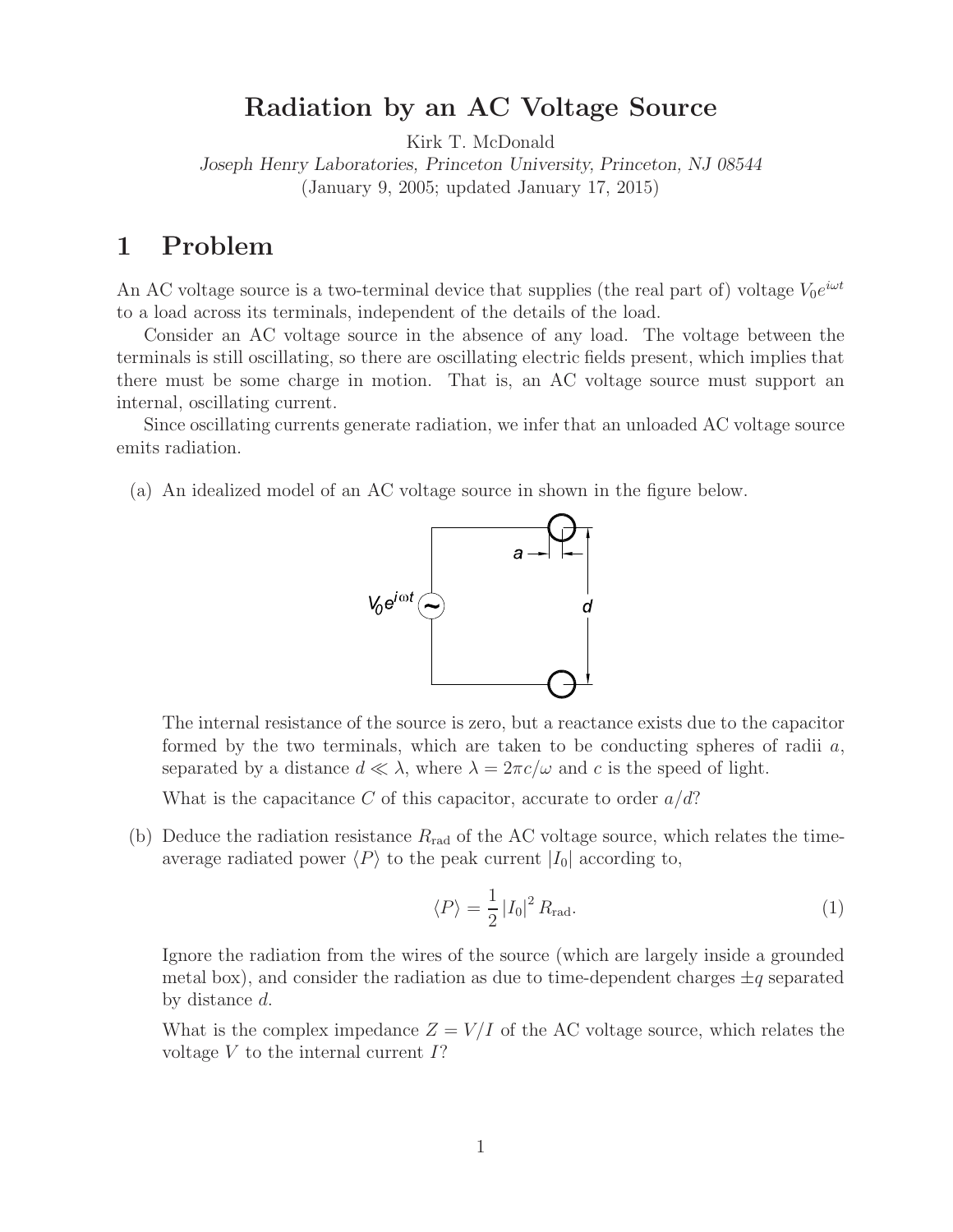### **2 Solution**

(a) The potential V due to charge q on a single conducting sphere or radius  $a$  is (in Gaussian units),

$$
V(r) = \frac{q}{r}, \qquad (r \ge a). \tag{2}
$$

The potential difference  $\Delta V$  between the sphere and a point at distance d from it is,

$$
\Delta V = \frac{q}{a} - \frac{q}{d} = \frac{q}{a} \left( 1 - \frac{a}{d} \right). \tag{3}
$$

If a second conducting sphere of radius a is placed at the point  $d$ , and carries charge  $-q$ , the potential difference between the two spheres is, to accuracy  $a/d$ , simply twice that of eq.  $(3)$ ,<sup>1</sup>

$$
\Delta V = \frac{2q}{a} \left( 1 - \frac{a}{d} \right). \tag{4}
$$

The capacitance C of the capacitor formed by the two spheres is related by  $\Delta V = q/C$ , so that,

$$
C = \frac{a}{2(1 - a/d)} = \frac{a}{2}\left(1 + \frac{a}{d}\right),\tag{5}
$$

to order  $a/d$ .

(b) We consider the radiator of the AC voltage source to be the electric dipole formed by charges  $\pm q(t)$  that are separated by distance d. The dipole moment is  $p = qd = q_0de^{i\omega t}$ , since the charges oscillate at the angular frequency  $\omega$  of the AC voltage source.

The time-average power  $\langle P \rangle$  radiated by this oscillating electric dipole is given by a version of Larmor's formula,

$$
\langle P \rangle = \frac{|\ddot{p}|^2}{3c^3} \,. \tag{6}
$$

We first express the derivative  $\dot{p}$  in terms of the current I,

$$
\dot{p} = \dot{q}d = Id = I_0 d e^{i\omega t},\tag{7}
$$

where  $I_0$  is a complex number. Then,

$$
P = \frac{|I_0|^2 \omega^2 d^2}{3c^3} = \frac{4\pi \pi}{c} \frac{\pi}{3} |I_0|^2 \frac{d^2}{\lambda^2} \equiv \frac{1}{2} |I_0|^2 R_{\text{rad}}.
$$
 (8)

Recalling that  $4\pi/c = 377$  Ohm is the essistance of the vacuum", we identify the radiation resistance  $R_{\rm rad}$  of the AC voltage source as,

$$
R_{\rm rad} = \frac{4\pi}{c} \frac{2\pi}{3} \frac{d^2}{\lambda^2} = 790 \frac{d^2}{\lambda^2} \Omega.
$$
 (9)

<sup>1</sup>Such computations were perhaps first made by Thomson [1]. Maxwell presented greater detail in Art. 173 of [2]. See also sec. 5.082 of [3], and [4].

In the notation of Maxwell's Art. 173, the charge on a conducting sphere of radius *a* at potential  $V_a$  in the presence of a conducting sphere of radius  $b$  at potential  $V_b$  whose center is at distance  $d$  (called  $c$  by Maxwell) from that of sphere a is  $q_a = q_{aa}V_a + q_{ab}V_b$ , and similarly  $q_b = q_{ab}V_a + q_{bb}V_b$ . For  $a = b$  and  $V_a = -V_v = V/2$ , then  $q = q_a = -q_b = (V/2)(a + a^2/d + \cdots) = CV$ .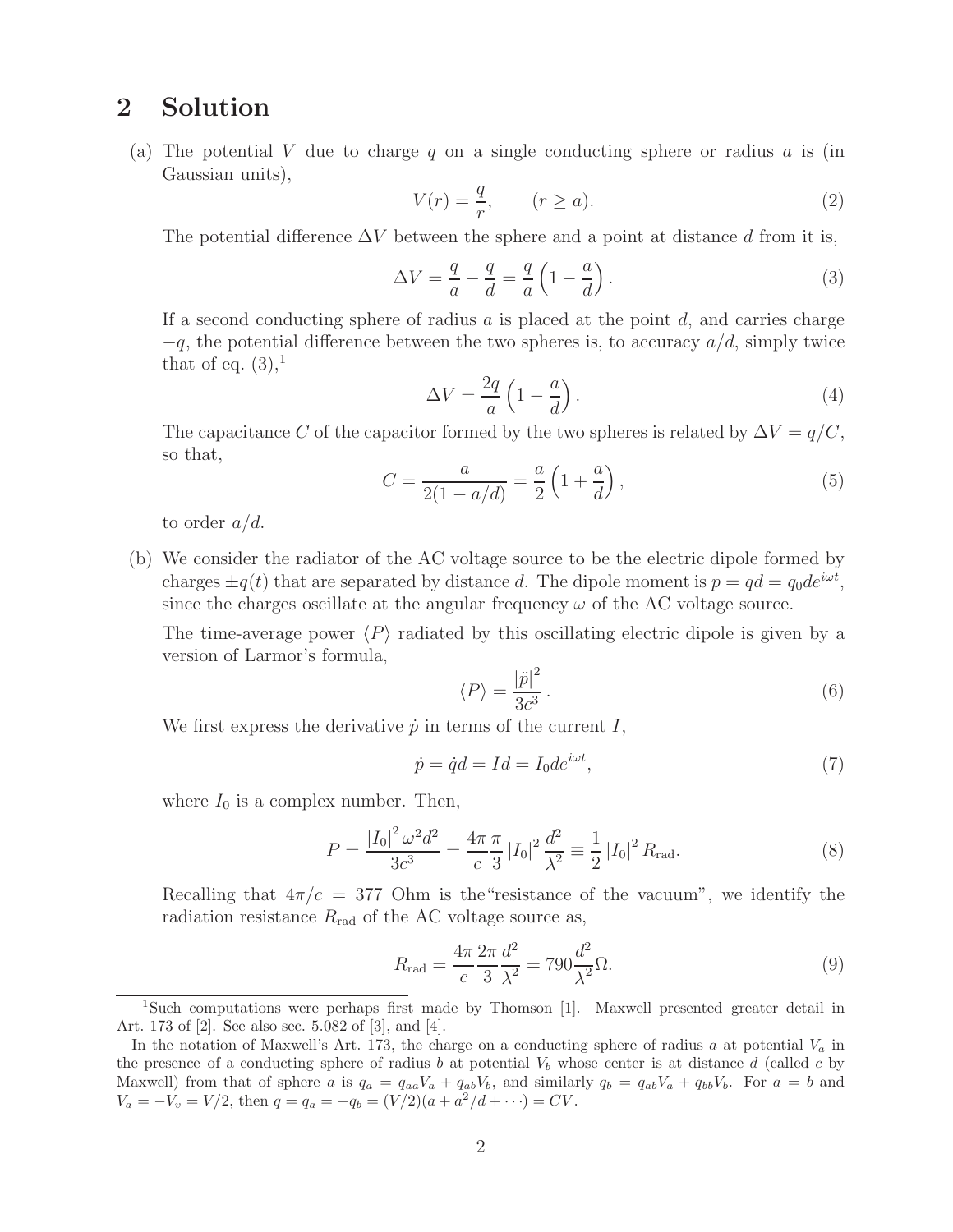The total impedance  $Z$  of the AC voltage source is the sum of the (real) radiation resistance (9) and the (imaginary) capacitive reactance  $1/i\omega C$  with C given by eq. (5). Thus,

$$
Z = R_{\rm rad} - \frac{i}{\omega C}.\tag{10}
$$

The radiation resistance is small for  $d \ll \lambda$ , while the reactance,

$$
X_C = \frac{1}{\omega C} \approx \frac{4\pi}{c} \frac{\lambda}{a} = 377 \frac{\lambda}{a} \Omega,\tag{11}
$$

is large. Hence,  $Z \approx -i377\lambda/a$  Ohm, so that the internal current of the AC voltage source,

$$
I_0 = V_0/Z \approx i \frac{V_0}{377\Omega} \frac{a}{\lambda},\qquad(12)
$$

is small.

An equivalent circuit for the AC source is sketched below. Since  $R$  is small and  $X_C$  is large, these internal impedances can be ignored in applications where radiation is not important.



# **3 Comments**

This problem arose from considerations of how an AC voltage source in simulated in numerical computations of antennas, such as the NEC4 program [5].

In these programs, an AC voltage source of strength  $V_0$  is modeled as a current-carrying segment of length d that supports an electric field of magnitude  $E = V_0/d$  at its center. From the discussion in parts 1 and 2, we recognize the current to be a simulation of the internal current of the source, which exists even when the source is not connected to anything. The voltage, of course, represents the voltage that would be applied by the source to the terminals located at the two ends of the segment.

NEC4 models consisting of only a single segment, which is an AC voltage source, compute a radiation resistance equal to eq. (9) and a reactance similar, though not quite equal, to eq. (11). In general, an AC voltage source drives a larger antenna structure, which places an additional reactance (and additional radiation resistance) in parallel to the internal reactance of the source. The antenna reactance is typically much smaller than the internal reactance of the source, so that the antenna current is insensitive to the source reactance. It is desirable, however, that the contribution